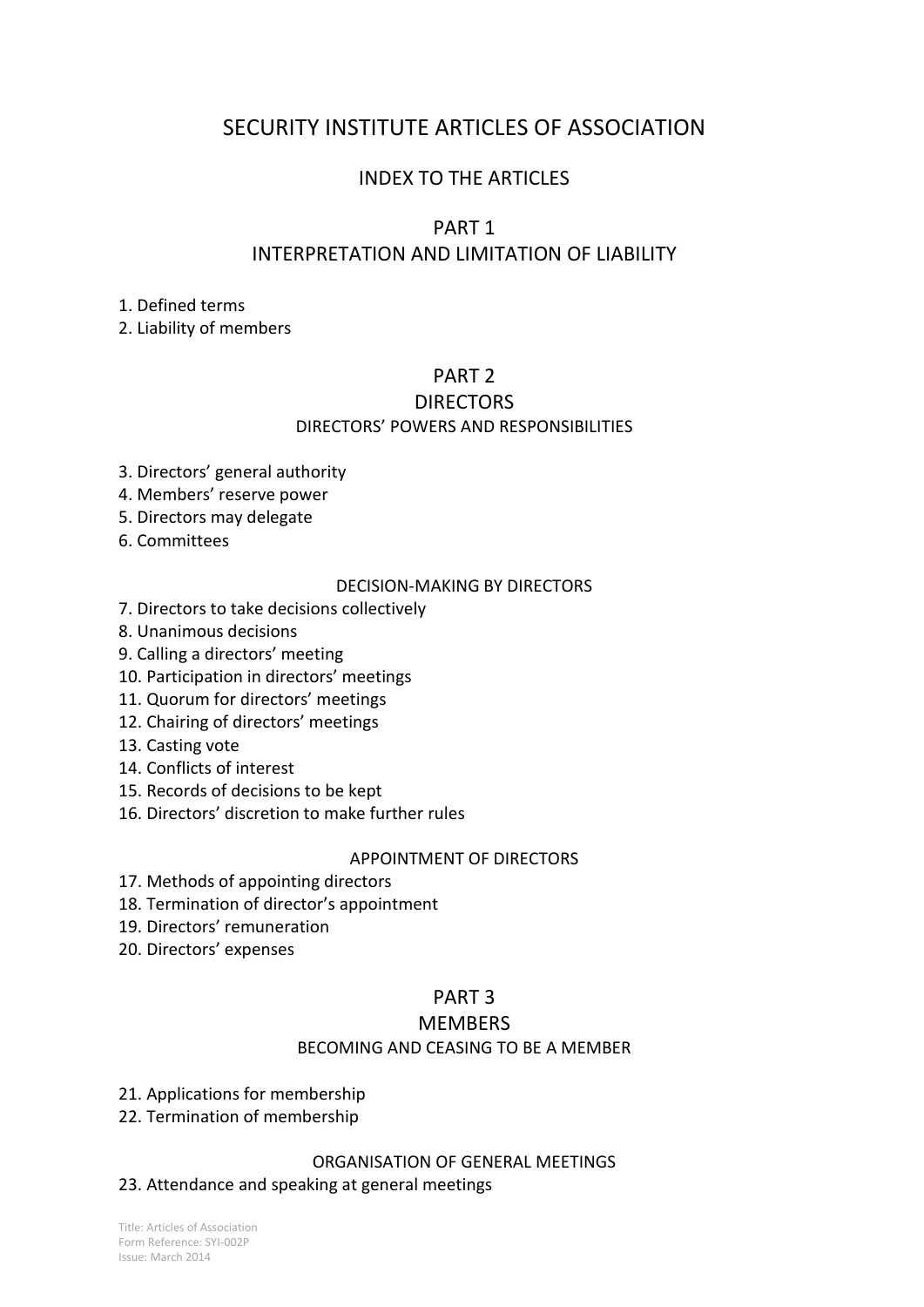- 24. Quorum for general meetings
- 25. Chairing general meetings
- 26. Attendance and speaking by directors and non-members
- 27. Adjournment

#### VOTING AT GENERAL MEETINGS

- 28. Voting: general
- 29. Errors and disputes
- 30. Poll votes
- 31. Content of proxy notices
- 32. Delivery of proxy notices
- 33. Amendments to resolutions

### PART 4

#### ADMINISTRATIVE ARRANGEMENTS

34. Means of communication to be used

35. Company seals

- 36. No right to inspect accounts and other records
- 37. Provision for employees on cessation of business

#### DIRECTORS' INDEMNITY AND INSURANCE

- 38. Indemnity
- 39. Insurance

# **PART 1**

# **INTERPRETATION AND LIMITATION OF LIABILITY**

#### **Defined terms**

**1.** In the articles, unless the context requires otherwise—

"articles" means the company's articles of association;

"bankruptcy" includes individual insolvency proceedings in a jurisdiction other than

England and Wales or Northern Ireland which have an effect similar to that of bankruptcy;

"chairman" has the meaning given in article 12;

"chairman of the meeting" has the meaning given in article 25;

"Companies Acts" means the Companies Acts (as defined in section 2 of the Companies Act

2006), in so far as they apply to the company;

"director" means a director of the company, and includes any person occupying the

position of director, by whatever name called;

"document" includes, unless otherwise specified, any document sent or supplied in

electronic form;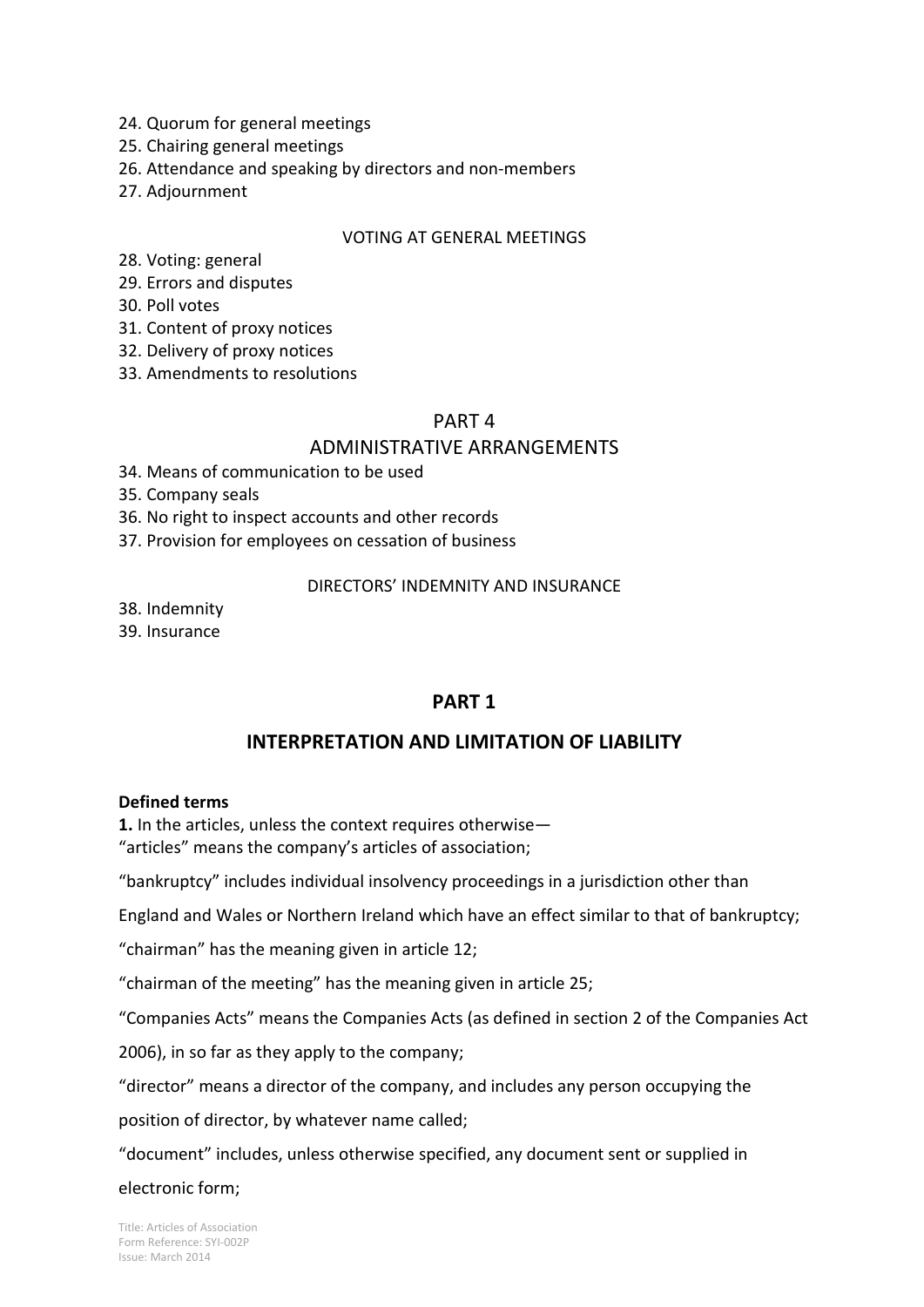"electronic form" has the meaning given in section 1168 of the Companies Act 2006;

"member" has the meaning given in section 112 of the Companies Act 2006;

"ordinary resolution" has the meaning given in section 282 of the Companies Act 2006;

"participate", in relation to a directors' meeting, has the meaning given in article 10;

"proxy notice" has the meaning given in article 31;

"special resolution" has the meaning given in section 283 of the Companies Act 2006;

"subsidiary" has the meaning given in section 1159 of the Companies Act 2006; and

"writing" means the representation or reproduction of words, symbols or other

information in a visible form by any method or combination of methods, whether sent or

supplied in electronic form or otherwise.

Unless the context otherwise requires, other words or expressions contained in these articles bear the same meaning as in the Companies Act 2006 as in force on the date when these articles become binding on the company.

### **Liability of members**

**2.** The liability of each member is limited to £1, being the amount that each member undertakes to contribute to the assets of the company in the event of its being wound up while he is a member or within one year after he ceases to be a member, for-(a) payment of the company's debts and liabilities contracted before he ceases to be a member,

(b) payment of the costs, charges and expenses of winding up, and

(c) adjustment of the rights of the contributories among themselves.

# **PART 2**

# **DIRECTORS**

### **DIRECTORS' POWERS AND RESPONSIBILITIES**

### **Directors' general authority**

**3.**—Subject to the articles, the directors are responsible for the management of the company's business, for which purpose they may exercise all the powers of the company. The directors will rely upon Regulations which provide practical day to day implementation guidance across a range of Institute activities.

### **Members' reserve power**

**4.**—(1) The members may, by special resolution, direct the directors to take, or refrain from taking, specified action.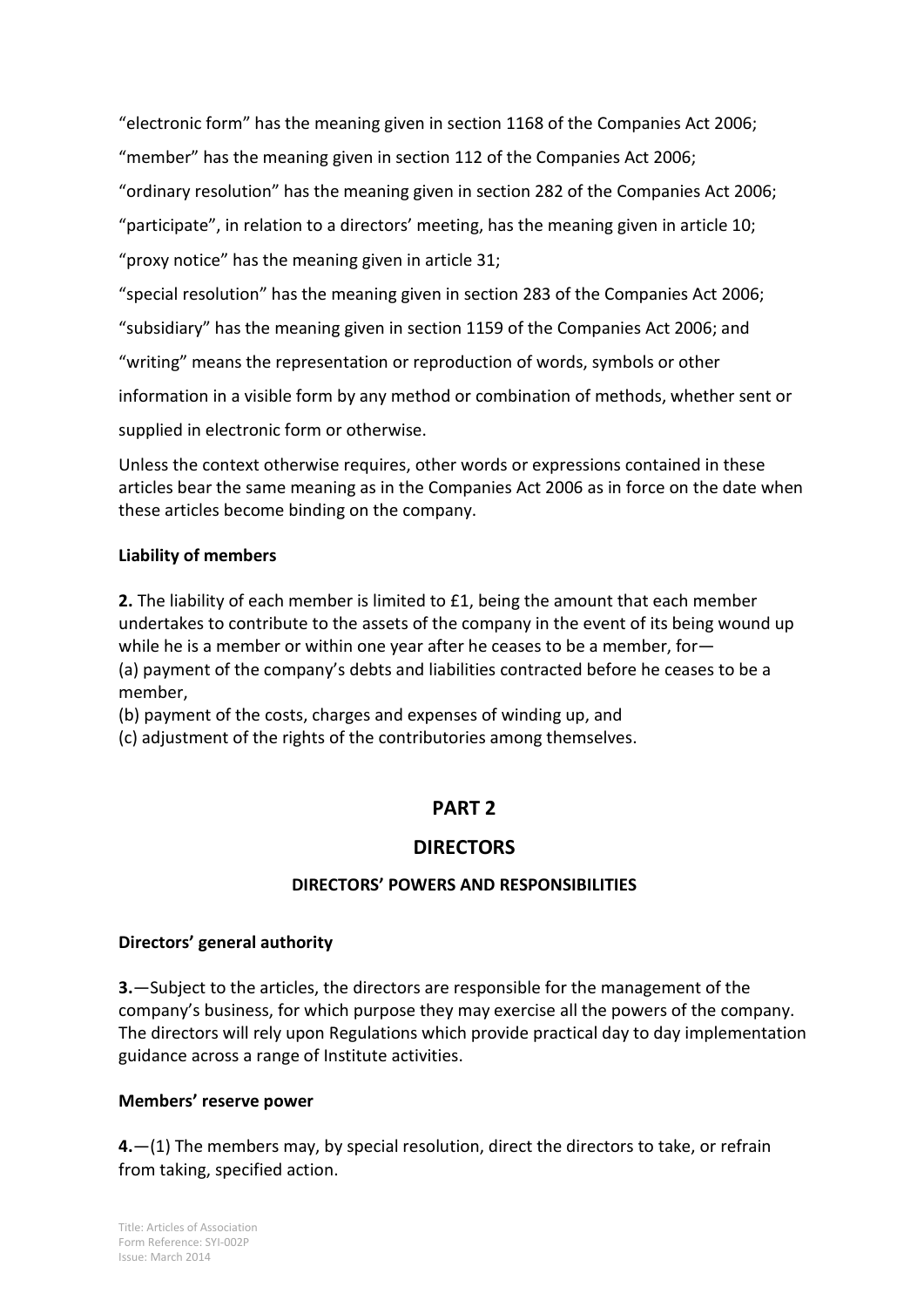(2) No such special resolution invalidates anything which the directors have done before the passing of the resolution.

### **Directors may delegate**

**5.**—(1) Subject to the articles, the directors may delegate any of the powers which are conferred on them under the articles—

(a) to such person or committee;

(b) by such means (including by power of attorney);

(c) to such an extent;

(d) in relation to such matters or territories; and

(e) on such terms and conditions;

as they think fit.

(2) If the directors so specify, any such delegation may authorise further delegation of the directors' powers by any person to whom they are delegated.

(3) The directors may revoke any delegation in whole or part, or alter its terms and conditions.

### **Committees**

**6.**—(1) Committees to which the directors delegate any of their powers must follow procedures which are based as far as they are applicable on those provisions of the articles which govern the taking of decisions by directors.

(2) The directors may make rules of procedure for all or any committees, which prevail over rules derived from the articles if they are not consistent with them.

# DECISION-MAKING BY DIRECTORS

### **Directors to take decisions collectively**

**7.**—(1) The general rule about decision-making by directors is that any decision of the directors must be either a majority decision at a meeting or a decision taken in accordance with article 8.

 $(2)$  If —

(a) the company only has one director, and

(b) no provision of the articles requires it to have more than one director,

the general rule does not apply, and the director may take decisions without regard to any of the provisions of the articles relating to directors' decision-making.

### **Unanimous decisions**

**8.**—(1) A decision of the directors is taken in accordance with this article when all eligible directors indicate to each other by any means that they share a common view on a matter. (2) Such a decision may take the form of a resolution in writing, copies of which have been signed by each eligible director or to which each eligible director has otherwise indicated agreement in writing.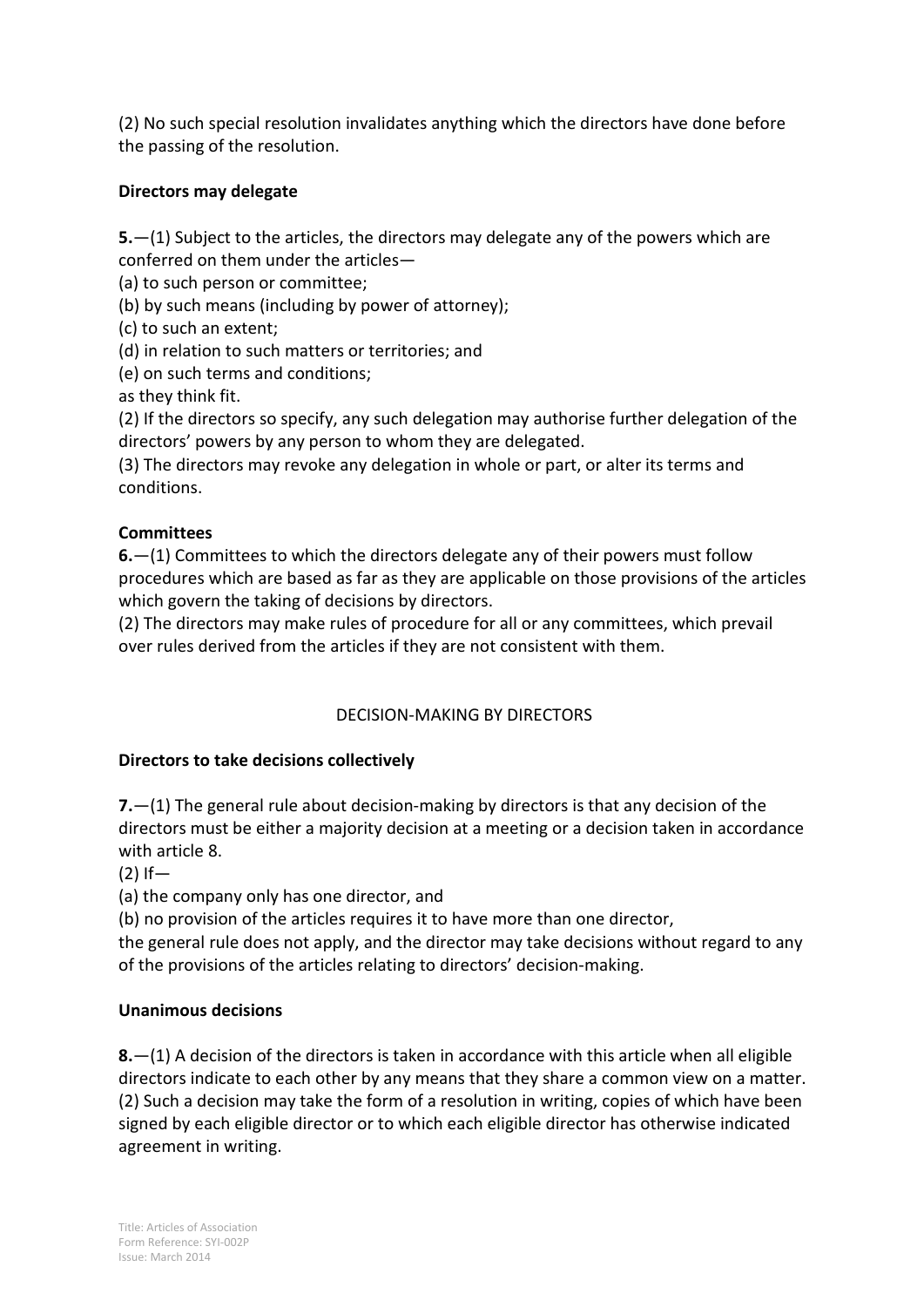(3) References in this article to eligible directors are to directors who would have been entitled to vote on the matter had it been proposed as a resolution at a directors' meeting. (4) A decision may not be taken in accordance with this article if the eligible directors would not have formed a quorum at such a meeting.

### **Calling a directors' meeting**

**9.**—(1) Any director may call a directors' meeting by giving notice of the meeting to the directors or by authorising the company secretary (if any) to give such notice.

(2) Notice of any directors' meeting must indicate—

(a) its proposed date and time;

(b) where it is to take place; and

(c) if it is anticipated that directors participating in the meeting will not be in the same place, how it is proposed that they should communicate with each other during the meeting.

(3) Notice of a directors' meeting must be given to each director, but need not be in writing.

(4) Notice of a directors' meeting need not be given to directors who waive their entitlement to notice of that meeting, by giving notice to that effect to the company not more than 7 days after the date on which the meeting is held. Where such notice is given after the meeting has been held, that does not affect the validity of the meeting, or of any business conducted at it.

### **Participation in directors' meetings**

**10.**—(1) Subject to the articles, directors participate in a directors' meeting, or part of a directors' meeting, when—

(a) the meeting has been called and takes place in accordance with the articles, and

(b) they can each communicate to the others any information or opinions they have on any particular item of the business of the meeting.

(2) In determining whether directors are participating in a directors' meeting, it is irrelevant where any director is or how they communicate with each other.

(3) If all the directors participating in a meeting are not in the same place, they may decide that the meeting is to be treated as taking place wherever any of them is.

# **Quorum for directors' meetings**

**11.**—(1) At a directors' meeting, unless a quorum is participating, no proposal is to be voted on, except a proposal to call another meeting.

(2) The quorum for directors' meetings may be fixed from time to time by a decision of the directors, but it must never be less than three, and unless otherwise fixed it is three.

(3) If the total number of directors for the time being is less than the quorum required, the directors must not take any decision other than a decision—

(a) to appoint further directors, or

(b) to call a general meeting so as to enable the members to appoint further directors.

# **Chairing of directors' meetings**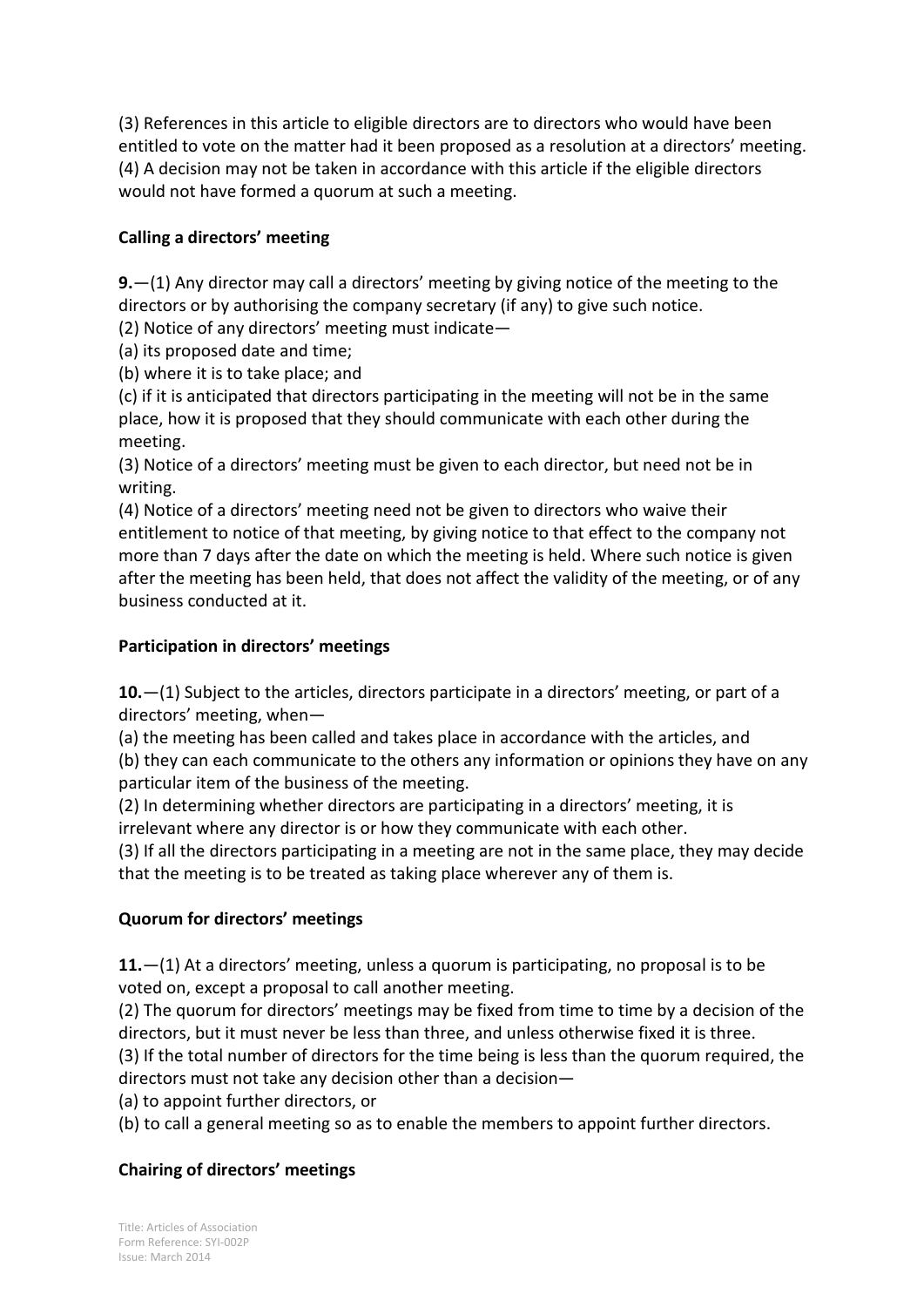**12.**—(1) The directors may appoint a director to chair their meetings.

(2) The person so appointed for the time being is known as the chairman.

(3) The directors may terminate the chairman's appointment at any time.

(4) If the chairman is not participating in a directors' meeting within ten minutes of the time at which it was to start, the participating directors must appoint one of themselves to chair it.

#### **Casting vote**

**13.**—(1) If the numbers of votes for and against a proposal are equal, the chairman or other director chairing the meeting has a casting vote.

(2) But this does not apply if, in accordance with the articles, the chairman or other director is not to be counted as participating in the decision-making process for quorum or voting purposes.

#### **Conflicts of interest**

**14.**—(1) If a proposed decision of the directors is concerned with an actual or proposed transaction or arrangement with the company in which a director is interested, that director is not to be counted as participating in the decision-making process for quorum or voting purposes.

(2) But if paragraph (3) applies, a director who is interested in an actual or proposed transaction or arrangement with the company is to be counted as participating in the decision-making process for quorum and voting purposes.

(3) This paragraph applies when—

(a) the company by ordinary resolution disapplies the provision of the articles which would otherwise prevent a director from being counted as participating in the decision-making process;

(b) the director's interest cannot reasonably be regarded as likely to give rise to a conflict of interest; or

(c) the director's conflict of interest arises from a permitted cause.

(4) For the purposes of this article, the following are permitted causes—

(a) a guarantee given, or to be given, by or to a director in respect of an obligation incurred by or on behalf of the company or any of its subsidiaries;

(b) subscription, or an agreement to subscribe, for securities of the company or any of its subsidiaries, or to underwrite, sub-underwrite, or guarantee subscription for any such securities; and

(c) arrangements pursuant to which benefits are made available to employees and directors or former employees and directors of the company or any of its subsidiaries which do not provide special benefits for directors or former directors.

(5) For the purposes of this article, references to proposed decisions and decision-making processes include any directors' meeting or part of a directors' meeting.

(6) Subject to paragraph (7), if a question arises at a meeting of directors or of a committee of directors as to the right of a director to participate in the meeting (or part of the meeting) for voting or quorum purposes, the question may, before the conclusion of the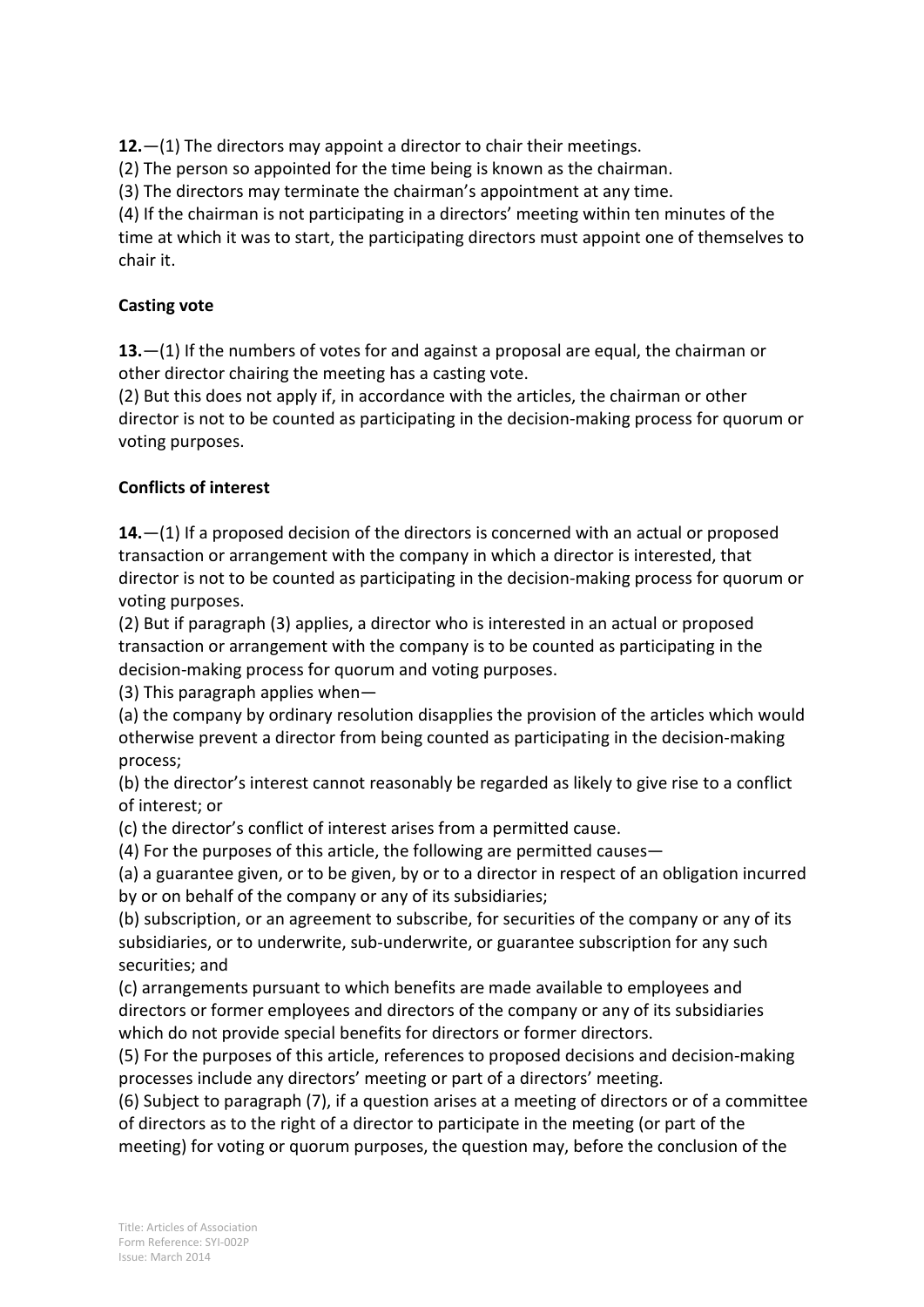meeting, be referred to the chairman whose ruling in relation to any director other than the chairman is to be final and conclusive.

(7) If any question as to the right to participate in the meeting (or part of the meeting) should arise in respect of the chairman, the question is to be decided by a decision of the directors at that meeting, for which purpose the chairman is not to be counted as participating in the meeting (or that part of the meeting) for voting or quorum purposes.

#### **Records of decisions to be kept**

**15.** The directors must ensure that the company keeps a record, in writing, for at least 10 years from the date of the decision recorded, of every unanimous or majority decision taken by the directors.

#### **Directors' discretion to make further rules**

**16.** Subject to the articles, the directors may make any rule which they think fit about how they take decisions, and about how such rules are to be recorded or communicated to directors.

#### APPOINTMENT OF DIRECTORS

#### **Methods of appointing directors**

**17.**—(1) Any person who is willing to act as a director, and is permitted by law to do so, may be appointed to be a director—

(a) by ordinary resolution, or

(b) by a decision of the directors.

(2) In any case where, as a result of death, the company has no members and no directors, the personal representatives of the last member to have died have the right, by notice in writing, to appoint a person to be a director.

(3) For the purposes of paragraph (2), where 2 or more members die in circumstances rendering it uncertain who was the last to die, a younger member is deemed to have survived an older member.

#### **Termination of director's appointment**

**18.** A person ceases to be a director as soon as—

(a) that person ceases to be a director by virtue of any provision of the Companies Act 2006 or is prohibited from being a director by law;

(b) a bankruptcy order is made against that person;

(c) a composition is made with that person's creditors generally in satisfaction of that person's debts;

(d) a registered medical practitioner who is treating that person gives a written opinion to the company stating that that person has become physically or mentally incapable of acting as a director and may remain so for more than three months;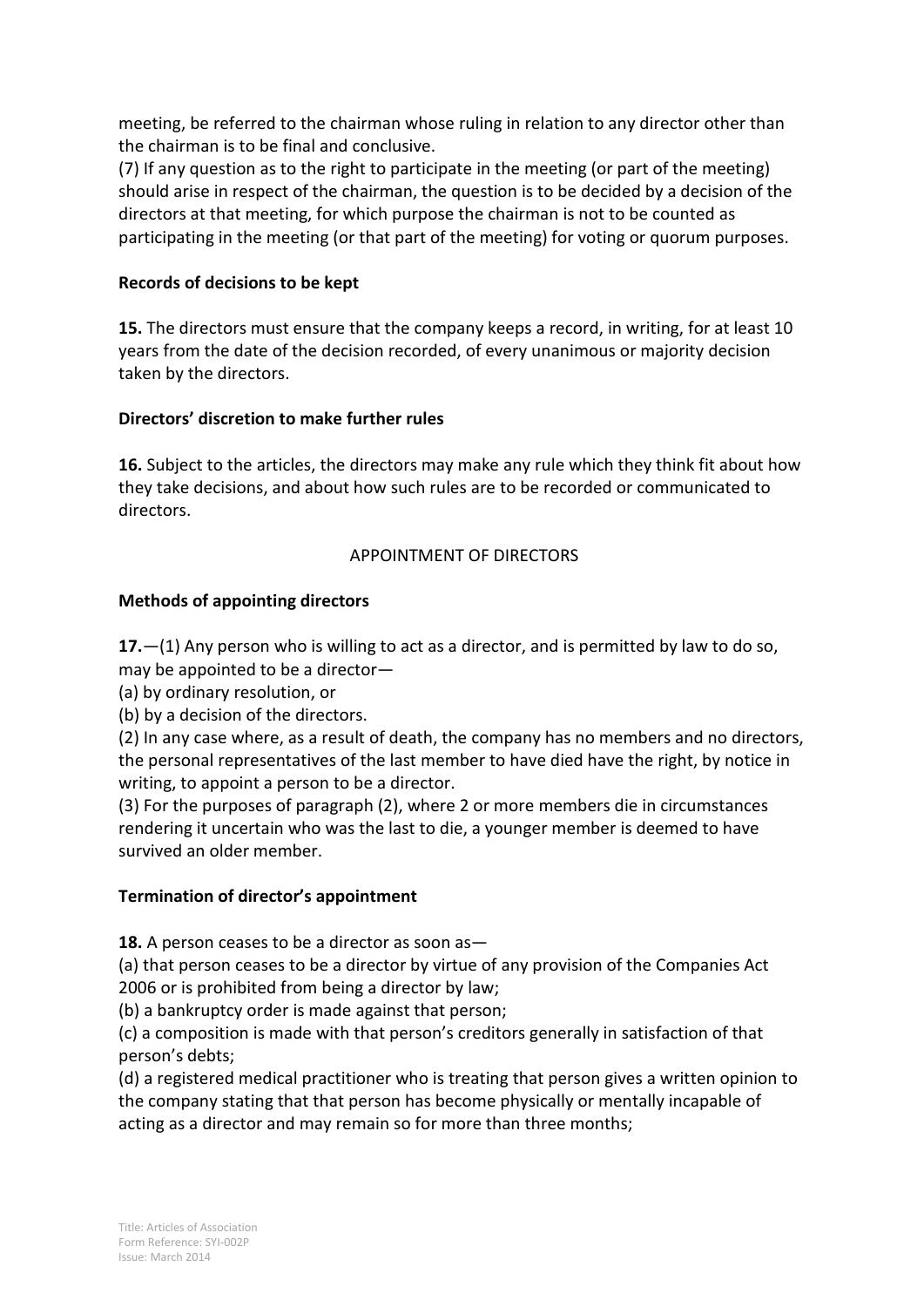(e) by reason of that person's mental health, a court makes an order which wholly or partly prevents that person from personally exercising any powers or rights which that person would otherwise have;

(f) notification is received by the company from the director that the director is resigning from office, and such resignation has taken effect in accordance with its terms. (g) or as set out in the Regulations.

#### **Directors' remuneration**

**19.**—(1) Directors may undertake any services for the company that the directors decide.

(2) Directors are entitled to such remuneration as the directors determine—

(a) for their services to the company as directors, and

(b) for any other service which they undertake for the company.

(3) Subject to the articles, a director's remuneration may—

(a) take any form, and

(b) include any arrangements in connection with the payment of a pension, allowance or gratuity, or any death, sickness or disability benefits, to or in respect of that director.

(4) Unless the directors decide otherwise, directors' remuneration accrues from day to day.

(5) Unless the directors decide otherwise, directors are not accountable to the company for any remuneration which they receive as directors or other officers or employees of the

company's subsidiaries or of any other body corporate in which the company is interested.

#### **Directors' expenses**

**20.** The company may pay any reasonable expenses which the directors properly incur in connection with their attendance at—

(a) meetings of directors or committees of directors,

(b) general meetings, or

(c) separate meetings of the holders of debentures of the company,

or otherwise in connection with the exercise of their powers and the discharge of their responsibilities in relation to the company.

# **PART 3**

### **MEMBERS**

### **BECOMING AND CEASING TO BE A MEMBER**

### **Applications for membership**

**21.** No person shall become a member of the company unless—

(a) that person has completed an application for membership in a form approved by the directors, and

(b) the directors have approved the application.

### **Termination of membership**

Title: Articles of Association Form Reference: SYI-002P Issue: March 2014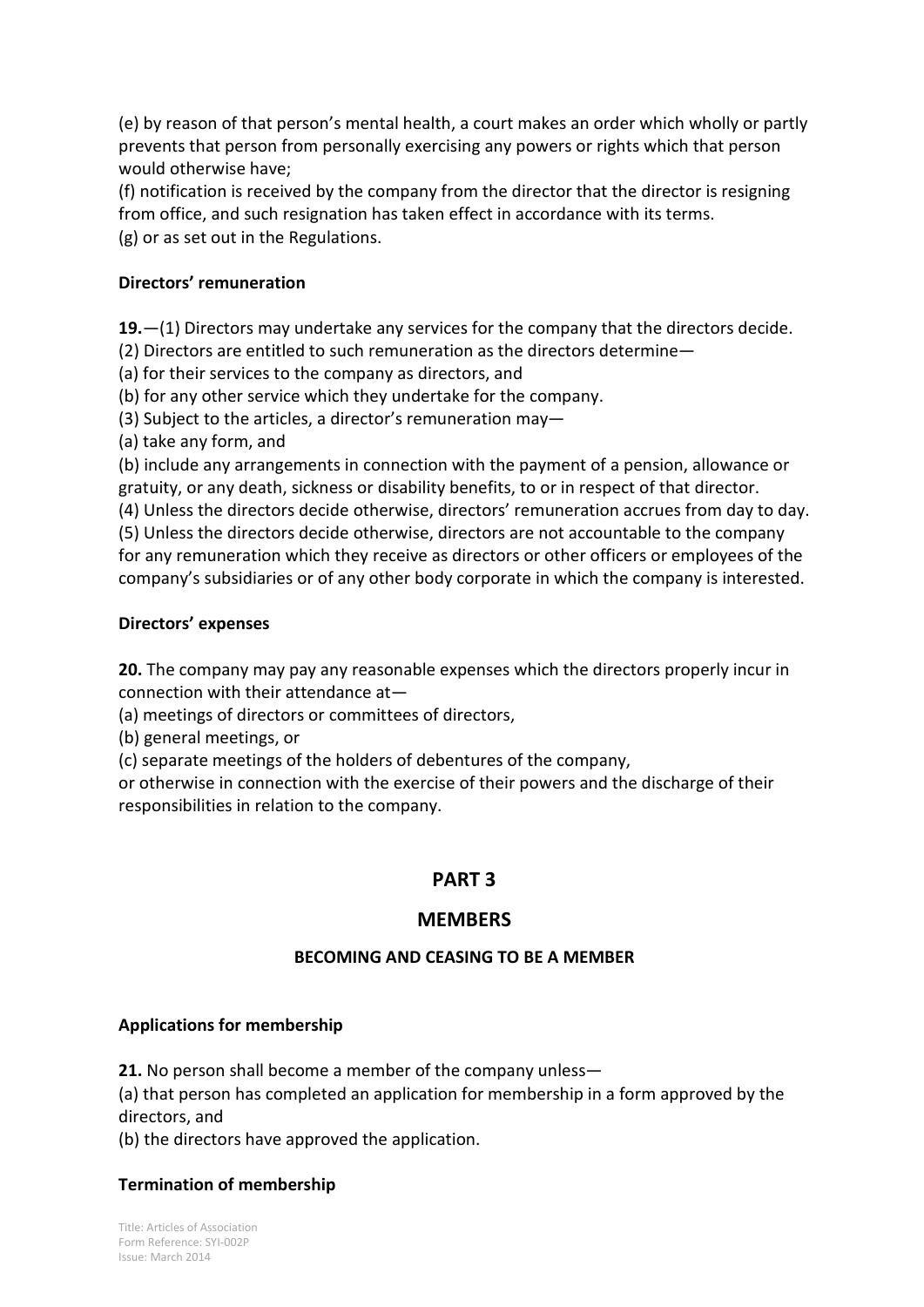**22.**—(1) A member may withdraw from membership of the company by giving 7 days' notice to the company in writing.

(2) Membership is not transferable.

(3) A person's membership terminates when that person dies or ceases to exist.

(4) The directors may terminate membership for failure to pay annual subscription fees.

(5) The company may withdraw membership of the company from a member giving 7 days' notice if the member has been found to have breached the company's ethical code of practice or be deemed to have brought the company into disrepute.

(6) The directors may terminate membership without consent by giving written notice if, in the reasonable opinion of the directors:

i. the member is guilty of conduct which has or is likely to have a serious adverse effect on the company, or bring the company or any or all of the members or directors into disrepute, or

ii. the member has acted or has threatened to act in a manner which is contrary to the interest of the company as a whole, or

iii. the member has failed to observe the terms of these Articles or of the Regulations.

Notice to the member must give the member the opportunity to be heard in writing or in person. The Directors must consider any response made by a member and inform the member of their decision. There shall be no right of appeal from the decision of the Directors to terminate membership. There shall be no repayment of any membership fees.

### ORGANISATION OF GENERAL MEETINGS

### **Attendance and speaking at general meetings**

**23.**—(1) A person is able to exercise the right to speak at a general meeting when that person is in a position to communicate to all those attending the meeting, during the meeting, any information or opinions which that person has on the business of the meeting.

(2) A person is able to exercise the right to vote at a general meeting when—

(a) that person is able to vote, during the meeting, on resolutions put to the vote at the meeting, and

(b) that person's vote can be taken into account in determining whether or not such resolutions are passed at the same time as the votes of all the other persons attending the meeting.

(3) The directors may make whatever arrangements they consider appropriate to enable those attending a general meeting to exercise their rights to speak or vote at it.

(4) In determining attendance at a general meeting, it is immaterial whether any two or more members attending it are in the same place as each other.

(5) Two or more persons who are not in the same place as each other attend a general meeting if their circumstances are such that if they have (or were to have) rights to speak and vote at that meeting, they are (or would be) able to exercise them.

# **Quorum for general meetings**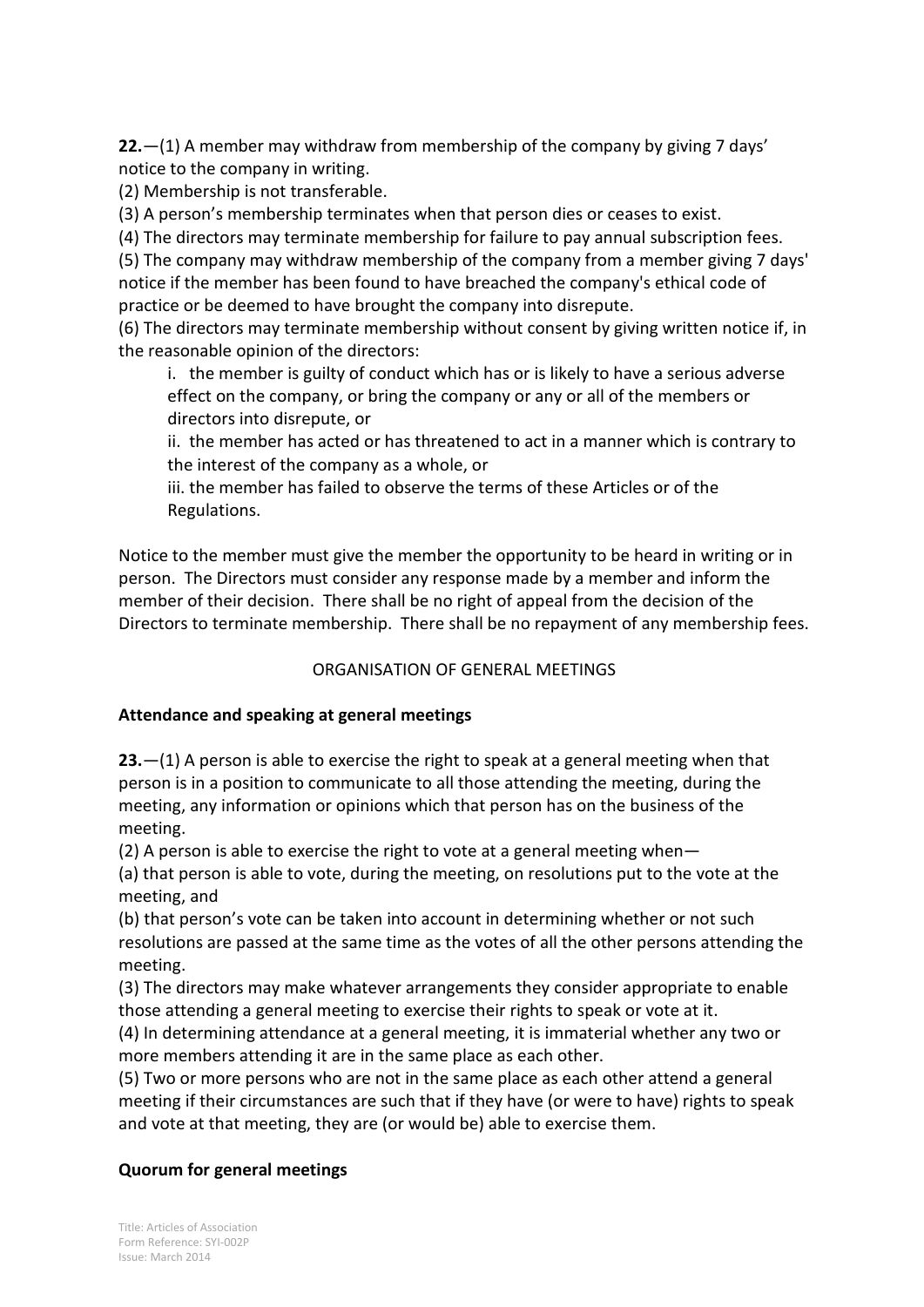**24.** No business other than the appointment of the chairman of the meeting is to be transacted at a general meeting if the persons attending it do not constitute a quorum. A quorum is constituted by 50 members or 5% of the membership, whichever is less, being involved in the meeting.

### **Chairing general meetings**

**25.**—(1) If the directors have appointed a chairman, the chairman shall chair general meetings if present and willing to do so.

(2) If the directors have not appointed a chairman, or if the chairman is unwilling to chair the meeting or is not present within ten minutes of the time at which a meeting was due to start—

(a) the directors present, or

(b) (if no directors are present), the meeting,

must appoint a director or member to chair the meeting, and the appointment of the chairman of the meeting must be the first business of the meeting.

(3) The person chairing a meeting in accordance with this article is referred to as "the chairman of the meeting".

### **Attendance and speaking by directors and non-members**

**26.**—(1) Directors may attend and speak at general meetings, whether or not they are members.

(2) The chairman of the meeting may permit other persons who are not members of the company to attend and speak at a general meeting.

### **Adjournment**

**27.**—(1) If the persons attending a general meeting within half an hour of the time at which the meeting was due to start do not constitute a quorum, or if during a meeting a quorum ceases to be present, the chairman of the meeting must adjourn it.

(2) The chairman of the meeting may adjourn a general meeting at which a quorum is present if—

(a) the meeting consents to an adjournment, or

(b) it appears to the chairman of the meeting that an adjournment is necessary to protect the safety of any person attending the meeting or ensure that the business of the meeting is conducted in an orderly manner.

(3) The chairman of the meeting must adjourn a general meeting if directed to do so by the meeting.

(4) When adjourning a general meeting, the chairman of the meeting must—

(a) either specify the time and place to which it is adjourned or state that it is to continue at a time and place to be fixed by the directors, and

(b) have regard to any directions as to the time and place of any adjournment which have been given by the meeting.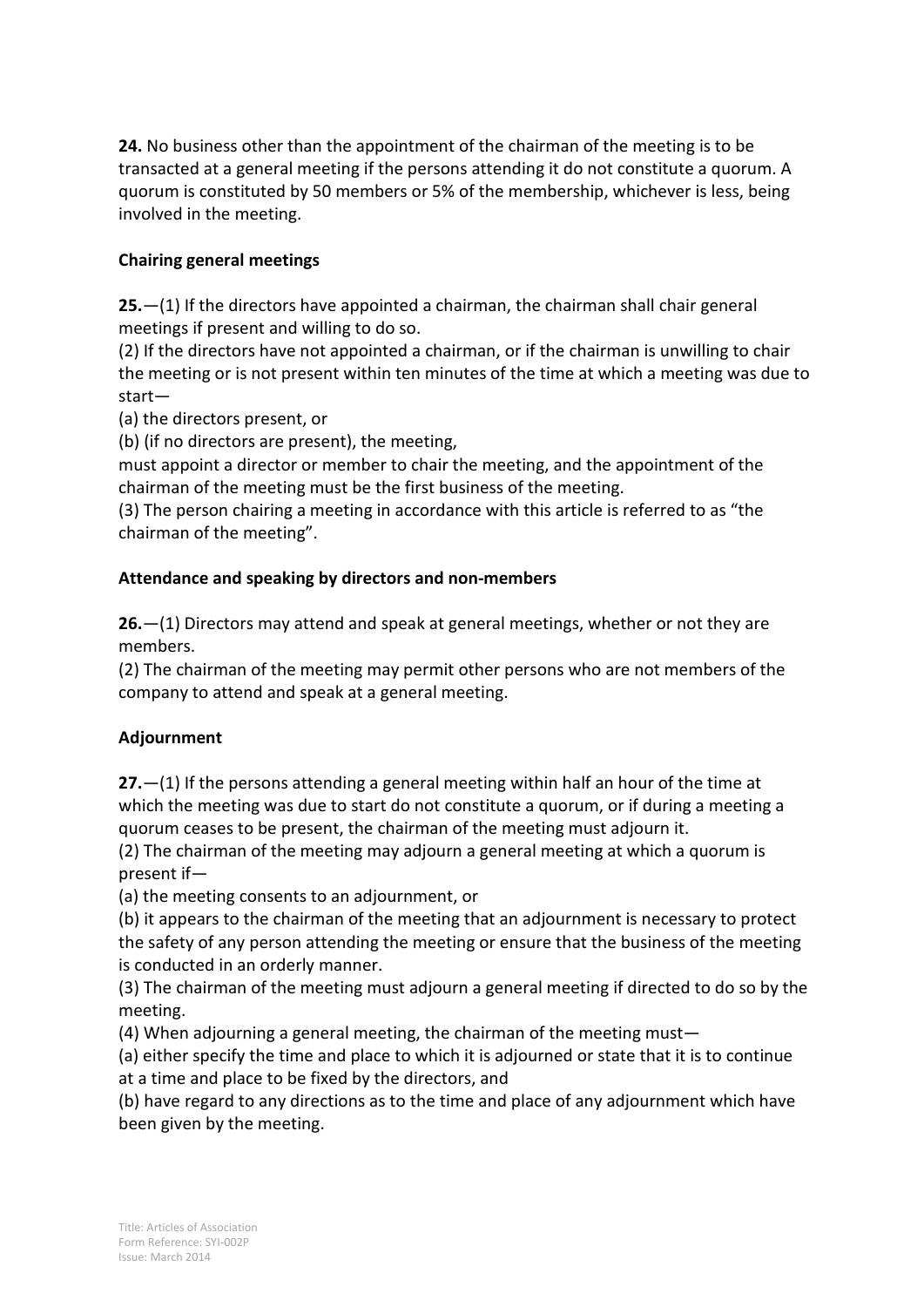(5) If the continuation of an adjourned meeting is to take place more than 14 days after it was adjourned, the company must give at least 7 clear days' notice of it (that is, excluding the day of the adjourned meeting and the day on which the notice is given)—

(a) to the same persons to whom notice of the company's general meetings is required to be given, and

(b) containing the same information which such notice is required to contain.

(6) No business may be transacted at an adjourned general meeting which could not

properly have been transacted at the meeting if the adjournment had not taken place.

### VOTING AT GENERAL MEETINGS

### **Voting: general**

**28.** A resolution put to the vote of a general meeting must be decided on a show of hands unless a poll is duly demanded in accordance with the articles.

### **Errors and disputes**

**29.**—(1) No objection may be raised to the qualification of any person voting at a general meeting except at the meeting or adjourned meeting at which the vote objected to is tendered, and every vote not disallowed at the meeting is valid.

(2) Any such objection must be referred to the chairman of the meeting whose decision is final.

### **Poll votes**

**30.**—(1) A poll on a resolution may be demanded—

(a) in advance of the general meeting where it is to be put to the vote, or

(b) at a general meeting, either before a show of hands on that resolution or immediately after the result of a show of hands on that resolution is declared.

(2) A poll may be demanded by—

(a) the chairman of the meeting;

(b) the directors;

(c) two or more persons having the right to vote on the resolution; or

(d) a person or persons representing not less than one tenth of the total voting rights of all the members having the right to vote on the resolution.

 $(3)$  A demand for a poll may be withdrawn if -

(a) the poll has not yet been taken, and

(b) the chairman of the meeting consents to the withdrawal.

(4) Polls must be taken immediately and in such manner as the chairman of the meeting directs.

# **Content of proxy notices**

**31.**—(1) Proxies may only validly be appointed by a notice in writing (a "proxy notice") which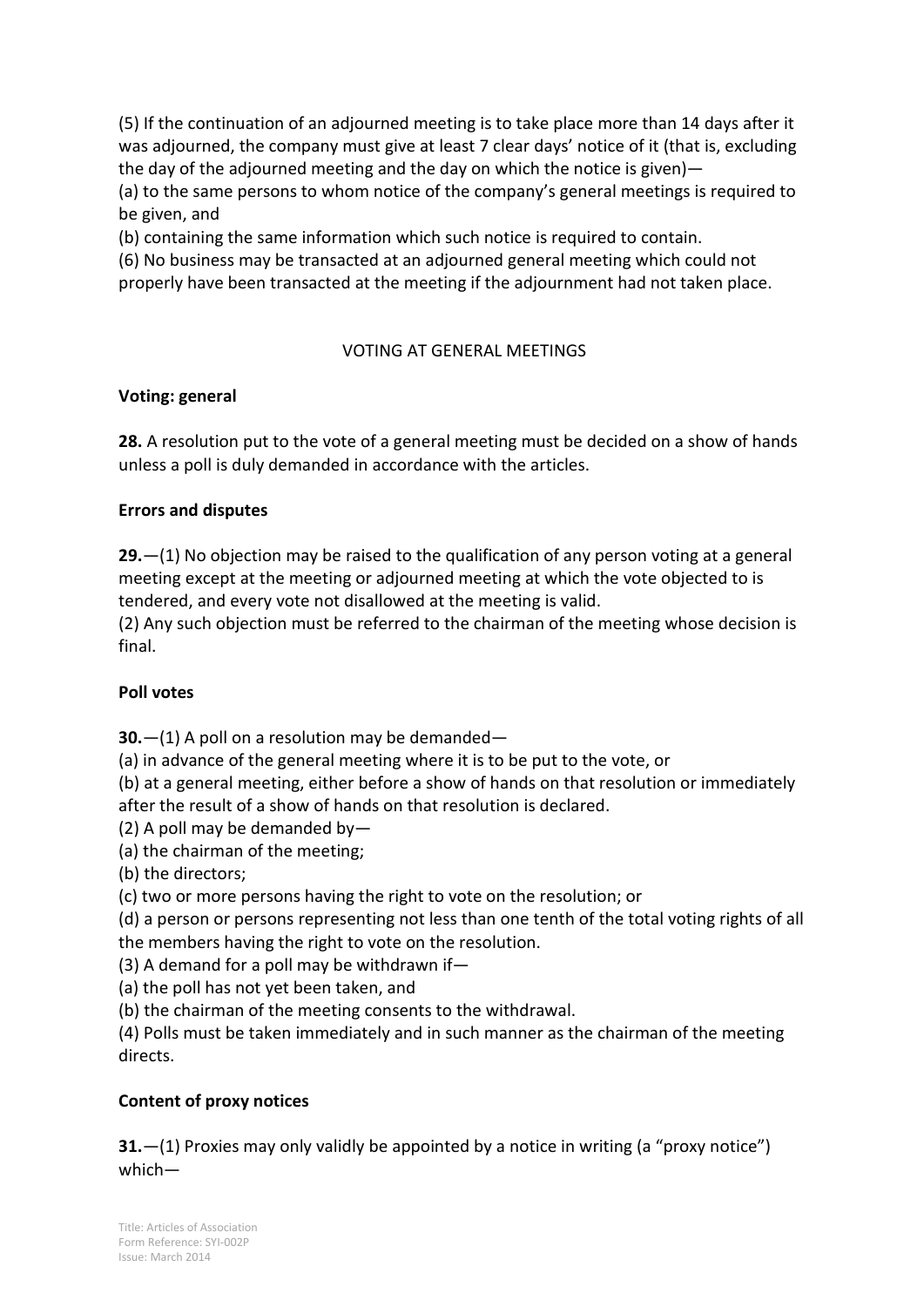(a) states the name and address of the member appointing the proxy;

(b) identifies the person appointed to be that member's proxy and the general meeting in relation to which that person is appointed;

(c) is signed by or on behalf of the member appointing the proxy, or is authenticated in such manner as the directors may determine; and

(d) is delivered to the company in accordance with the articles and any instructions contained in the notice of the general meeting to which they relate.

(2) The company may require proxy notices to be delivered in a particular form, and may specify different forms for different purposes.

(3) Proxy notices may specify how the proxy appointed under them is to vote (or that the proxy is to abstain from voting) on one or more resolutions.

(4) Unless a proxy notice indicates otherwise, it must be treated as—

(a) allowing the person appointed under it as a proxy discretion as to how to vote on any ancillary or procedural resolutions put to the meeting, and

(b) appointing that person as a proxy in relation to any adjournment of the general meeting to which it relates as well as the meeting itself.

### **Delivery of proxy notices**

**32.**—(1) A person who is entitled to attend, speak or vote (either on a show of hands or on a poll) at a general meeting remains so entitled in respect of that meeting or any adjournment of it, even though a valid proxy notice has been delivered to the company by or on behalf of that person.

(2) An appointment under a proxy notice may be revoked by delivering to the company a notice in writing given by or on behalf of the person by whom or on whose behalf the proxy notice was given.

(3) A notice revoking a proxy appointment only takes effect if it is delivered before the start of the meeting or adjourned meeting to which it relates.

(4) If a proxy notice is not executed by the person appointing the proxy, it must be accompanied by written evidence of the authority of the person who executed it to execute it on the appointor's behalf.

### **Amendments to resolutions**

**33.**—(1) An ordinary resolution to be proposed at a general meeting may be amended by ordinary resolution if—

(a) notice of the proposed amendment is given to the company in writing by a person entitled to vote at the general meeting at which it is to be proposed not less than 48 hours before the meeting is to take place (or such later time as the chairman of the meeting may determine), and

(b) the proposed amendment does not, in the reasonable opinion of the chairman of the meeting, materially alter the scope of the resolution.

(2) A special resolution to be proposed at a general meeting may be amended by ordinary resolution, if—

(a) the chairman of the meeting proposes the amendment at the general meeting at which the resolution is to be proposed, and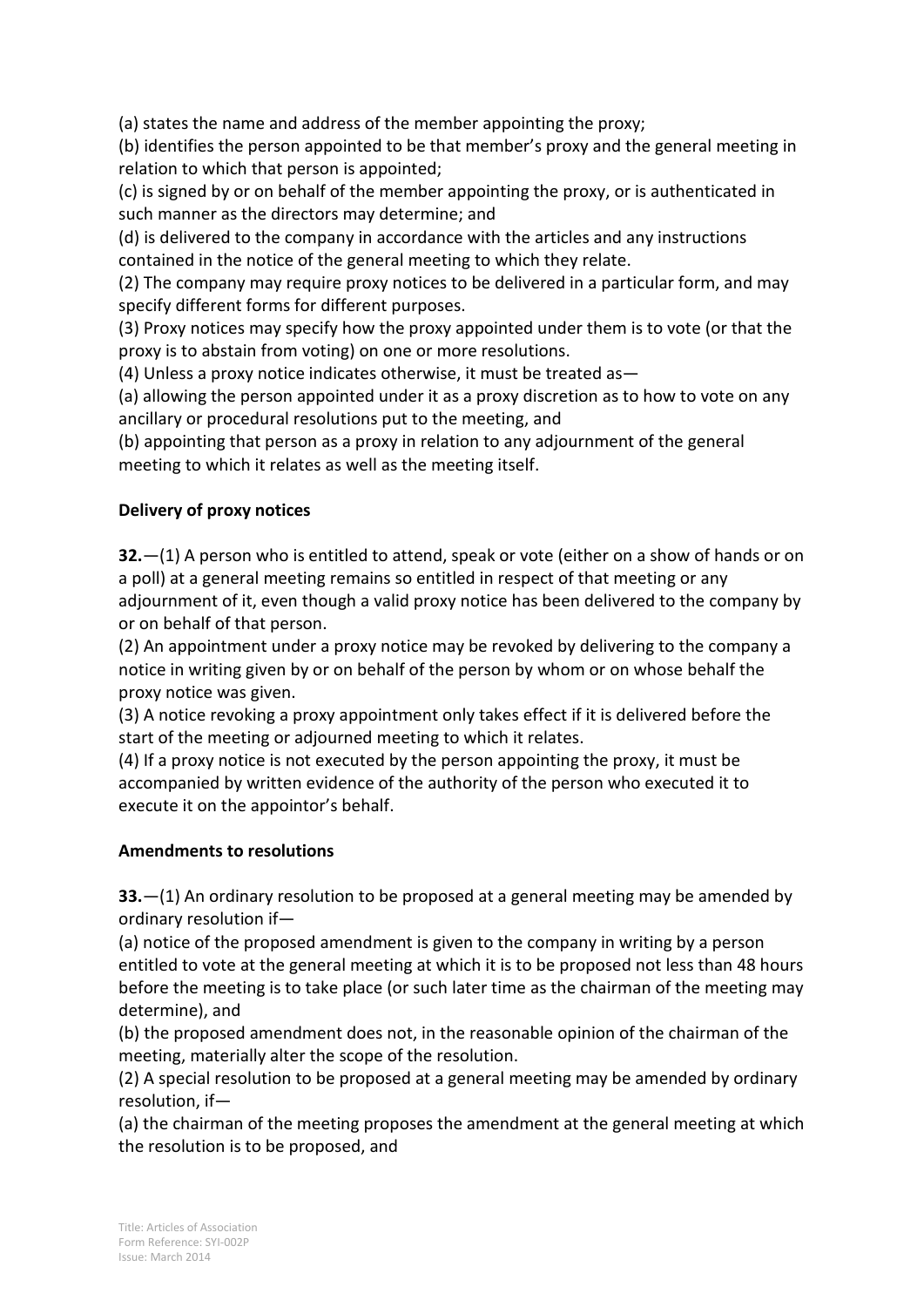(b) the amendment does not go beyond what is necessary to correct a grammatical or other non-substantive error in the resolution.

(3) If the chairman of the meeting, acting in good faith, wrongly decides that an amendment to a resolution is out of order, the chairman's error does not invalidate the vote on that resolution.

# **PART 4**

# **ADMINISTRATIVE ARRANGEMENTS**

### **Means of communication to be used**

**34.**—(1) Subject to the articles, anything sent or supplied by or to the company under the articles may be sent or supplied in any way in which the Companies Act 2006 provides for documents or information which are authorised or required by any provision of that Act to be sent or supplied by or to the company.

(2) Subject to the articles, any notice or document to be sent or supplied to a director in connection with the taking of decisions by directors may also be sent or supplied by the means by which that director has asked to be sent or supplied with such notices or documents for the time being.

(3) A director may agree with the company that notices or documents sent to that director in a particular way are to be deemed to have been received within a specified time of their being sent, and for the specified time to be less than 48 hours.

### **Company seals**

**35.**—(1) Any common seal may only be used by the authority of the directors.

(2) The directors may decide by what means and in what form any common seal is to be used.

(3) Unless otherwise decided by the directors, if the company has a common seal and it is affixed to a document, the document must also be signed by at least one authorised person in the presence of a witness who attests the signature.

(4) For the purposes of this article, an authorised person is  $-$ 

(a) any director of the company;

(b) the company secretary (if any); or

(c) any person authorised by the directors for the purpose of signing documents to which the common seal is applied.

### **No right to inspect accounts and other records**

**36.** Except as provided by law or authorised by the directors or an ordinary resolution of the company, no person is entitled to inspect any of the company's accounting or other records or documents merely by virtue of being a member.

#### **Provision for employees on cessation of business**